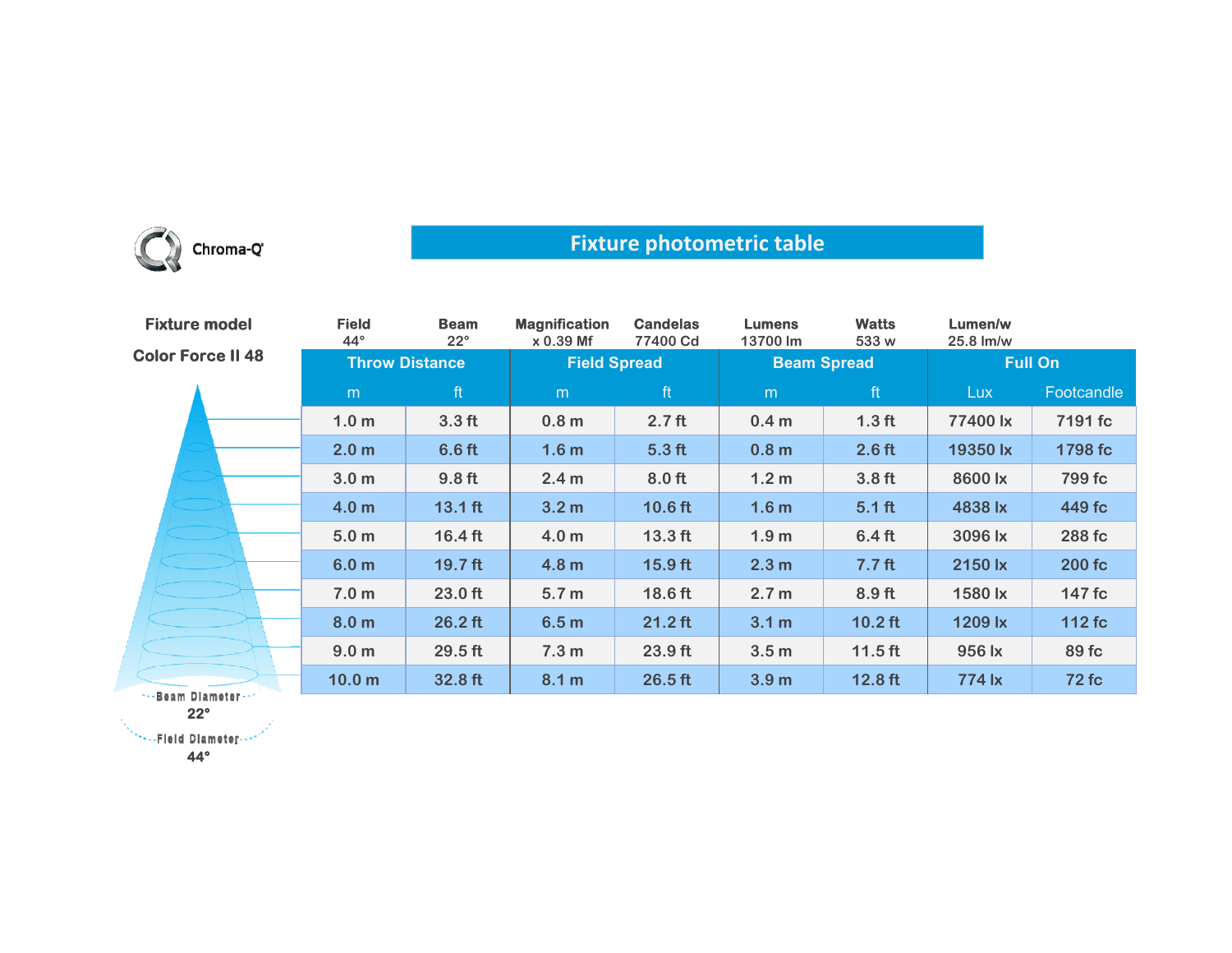

## **Fixture photometric table**

| <b>Fixture model</b><br><b>Color Force II 48</b><br><b>BorderLens</b> | <b>Field</b><br>$100^\circ$ | <b>Beam</b><br>$55^{\circ}$ | <b>Magnification</b><br>$x 1.04$ Mf | <b>Candelas</b><br>13200 Cd | <b>Lumens</b><br>12100 lm | <b>Watts</b><br>533 w | Lumen/w<br>22.9 lm/w |              |
|-----------------------------------------------------------------------|-----------------------------|-----------------------------|-------------------------------------|-----------------------------|---------------------------|-----------------------|----------------------|--------------|
|                                                                       | <b>Throw Distance</b>       |                             | <b>Field Spread</b>                 |                             | <b>Beam Spread</b>        |                       | <b>Full On</b>       |              |
|                                                                       | m                           | ft                          | m                                   | ft                          | m                         | ft                    | Lux.                 | Footcandle   |
|                                                                       | 1.0 <sub>m</sub>            | 3.3 <sub>ft</sub>           | 2.4 <sub>m</sub>                    | 7.8 <sub>ft</sub>           | 1.0 <sub>m</sub>          | 3.4 <sub>ft</sub>     | 13200 lx             | 1226 fc      |
|                                                                       | 2.0 <sub>m</sub>            | 6.6 <sub>ft</sub>           | 4.8 <sub>m</sub>                    | $15.6$ ft                   | 2.1 m                     | 6.8 <sub>ft</sub>     | 3300 lx              | 307 fc       |
|                                                                       | 3.0 <sub>m</sub>            | 9.8 <sub>ft</sub>           | 7.2 <sub>m</sub>                    | $23.5$ ft                   | 3.1 <sub>m</sub>          | $10.2$ ft             | 1467 lx              | 136 fc       |
|                                                                       | 4.0 <sub>m</sub>            | $13.1$ ft                   | 9.5 <sub>m</sub>                    | $31.3$ ft                   | 4.2 <sub>m</sub>          | 13.7 <sub>ft</sub>    | 825 lx               | <b>77 fc</b> |
|                                                                       | 5.0 <sub>m</sub>            | $16.4$ ft                   | 11.9 <sub>m</sub>                   | 39.1 ft                     | 5.2 <sub>m</sub>          | $17.1$ ft             | 528 lx               | 49 fc        |
|                                                                       | 6.0 <sub>m</sub>            | $19.7$ ft                   | 14.3 <sub>m</sub>                   | 46.9 ft                     | 6.2 <sub>m</sub>          | $20.5$ ft             | 367 lx               | 34 fc        |
|                                                                       | 7.0 <sub>m</sub>            | $23.0$ ft                   | 16.7 <sub>m</sub>                   | 54.7 ft                     | 7.3 <sub>m</sub>          | $23.9$ ft             | 269 lx               | 25fc         |
|                                                                       | 8.0 <sub>m</sub>            | $26.2$ ft                   | 19.1 m                              | 62.6 ft                     | 8.3 <sub>m</sub>          | $27.3$ ft             | 206 lx               | 19fc         |
|                                                                       | 9.0 <sub>m</sub>            | 29.5 ft                     | 21.5 m                              | 70.4 ft                     | 9.4 <sub>m</sub>          | 30.7 <sub>ft</sub>    | 163 lx               | 15fc         |
| **- Beam Diameter ***                                                 | 10.0 <sub>m</sub>           | 32.8 ft                     | 23.8 m                              | 78.2 ft                     | 10.4 <sub>m</sub>         | 34.2 ft               | 132 lx               | 12fc         |

**55°**

**SEE PEND Diameter ...** 

**100°**